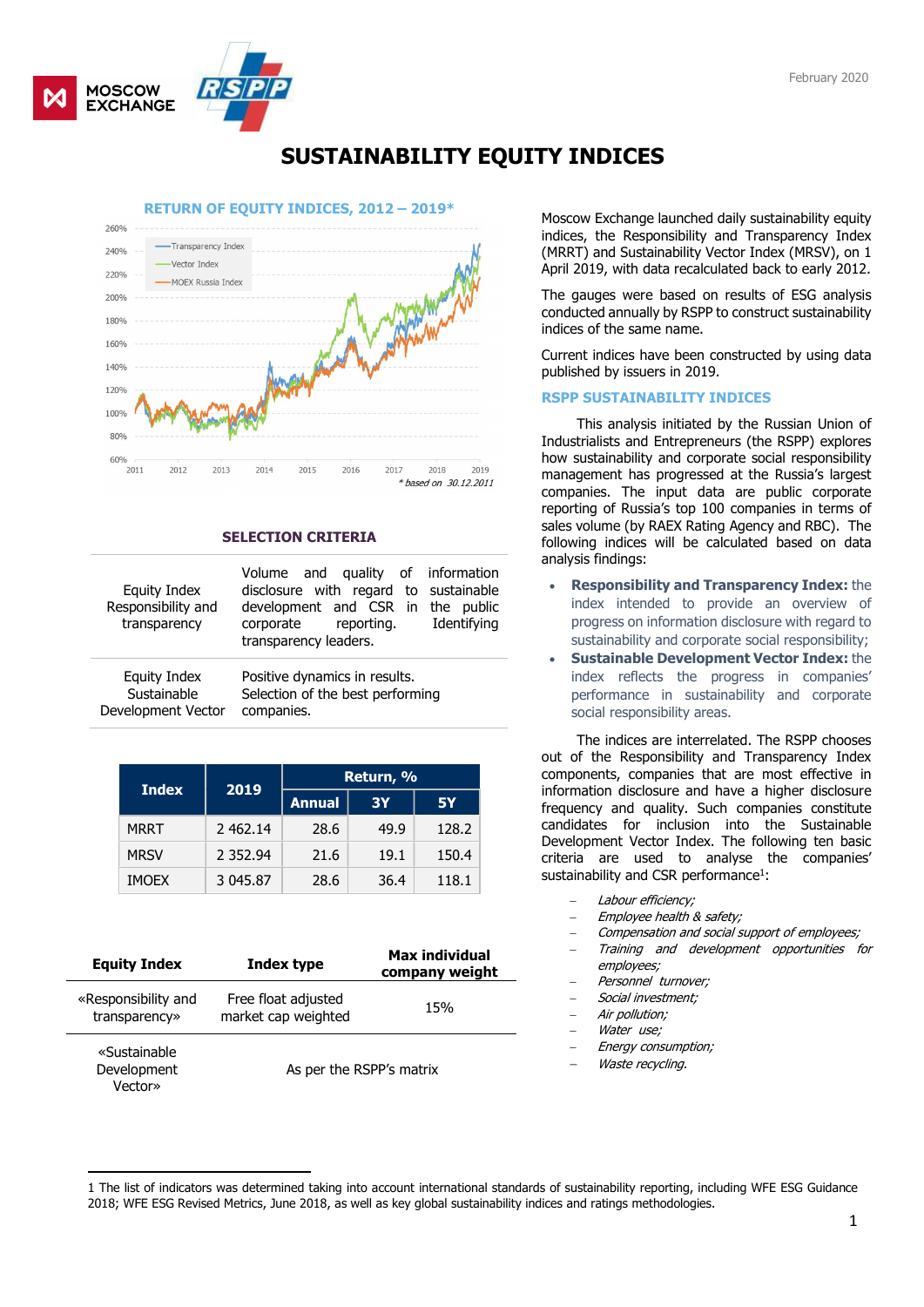

#### February 2020

## KEY CHARACTERISTICS OF SUSTAINABILITY EQUITY INDICES

| <b>Index</b>                                         | <b>Count of</b> | <b>Total</b><br>capitalisation,<br>bln.rub. | Index capitalisation,<br>bln.rub. | Issue's capitalisation, bln.rub. |            |            |
|------------------------------------------------------|-----------------|---------------------------------------------|-----------------------------------|----------------------------------|------------|------------|
|                                                      | equities        |                                             |                                   | <b>AVG</b>                       | <b>MAX</b> | <b>MIN</b> |
| MOEX - RSPP Responsibility and<br>Transparency Index | 24              | 36 605                                      | 8 9 0 8                           | 1 5 2 5                          | 5 4 4 4    | 58         |
| <b>MOEX - RSPP Sustainability Vector</b><br>Index    | 21              | 35 935                                      | 464                               | 1 7 1 1                          | 5 4 4 4    | 58         |
| <b>MOEX Russia Index</b>                             | 39              | 42 798                                      | 11 911                            | 1 0 9 7                          | 5 4 4 4    | 85         |

as of January, 2020

The performance of the Responsibility and Transparency Index and the Sustainable Development Vector Index correlates closely with the MOEX Russia Index, the Russian stock market benchmark. Companies leading by sustainable development characteristics are also the stock market leaders by liquidity and capitalisation and included in the local benchmark.



### **INDICES SECTORAL STRUCTURE\*\***

Oil & gas and metals & mining companies have the largest weights, 51% and 24% respectively, in the Responsibility and Transparency Index in terms of industry concentration. They are followed by the financials (15%) and telecommunications (4%) sectors. This index has been build based on the capitalisation model, so its industrial structure is rather similar to the local benchmark.

At the same time, the structure of the Sustainable Development Vector Index in which the weights of the leading companies are in proportion to their positions in the sustainable development ranking, is special. In particular, the oil & gas sector account for 23% in the index, while the metals & mining sector has 36%. They are followed by telecommunications (9%), electric power industry (19%) and financials (4%).

Biggest contributors to the rise of the Responsibility and Transparency Index growth were the oil & gas (+15.1%), financials (+5.3%) and metals & mining (+5.7%) sectors. These companies are the most highly capitalized issuers available on the Russian equity market; therefore, their rising stocks pushed up both the cap-weighted Responsibility and Transparency Index and Russia's major equity benchmark MOEX Russia Index.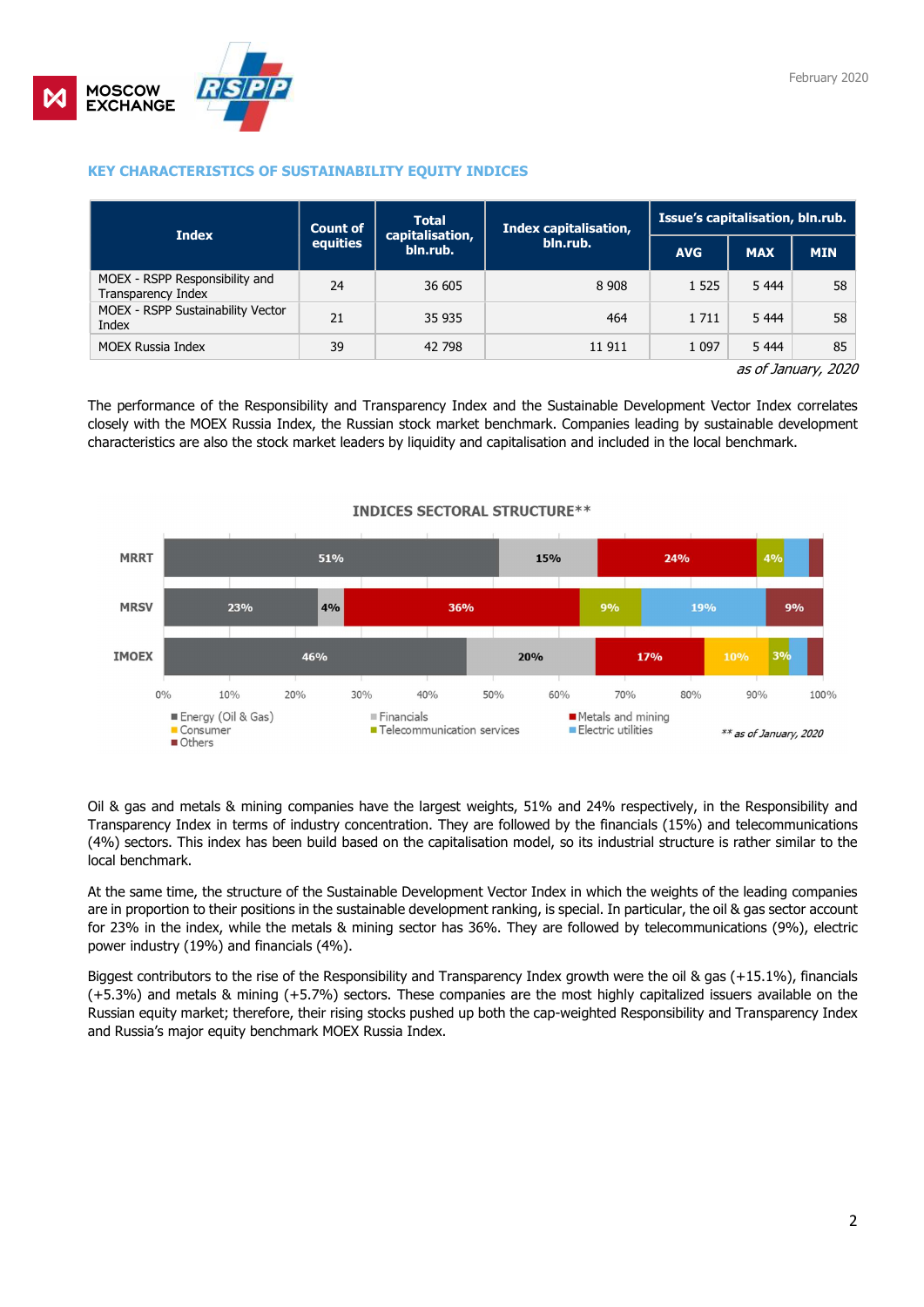

As oil & gas stocks have minor weight in the Sustainable Development Index, they had a lesser impact (+5.8%) on the Index compared to holdings  $(+6.4\%)$  and electric utilities  $(+3.8\%)$ 



### THE NOTES

In 2019, the Responsibility and Transparency Index grew 28.6% YoY, and the Sustainable Development Index added 21.6% YoY. The MOEX Russia Index increased by 28.6% YoY. Some underperformance of the Sustainable Development Index in 2019 relative to the benchmark was caused by the strong growth of the most capitalized companies of the oil & gas and financials sectors and their positive effect on the related cap-weighted indices behavior.

In the long-term perspective, the Sustainable Development Vector and Responsibility and Transparency Index have higher effective return compared to the country benchmark. In particular, the Sustainable Development Vector outperforms the MOEX Russia Index almost every year highlighting the importance of the sustainable development topic for the Russian companies. There is a clear need for further monitoring of companies and elaboration of the sustainable development agenda to the benefit of both issuers and investors investing in securities of Russian companies.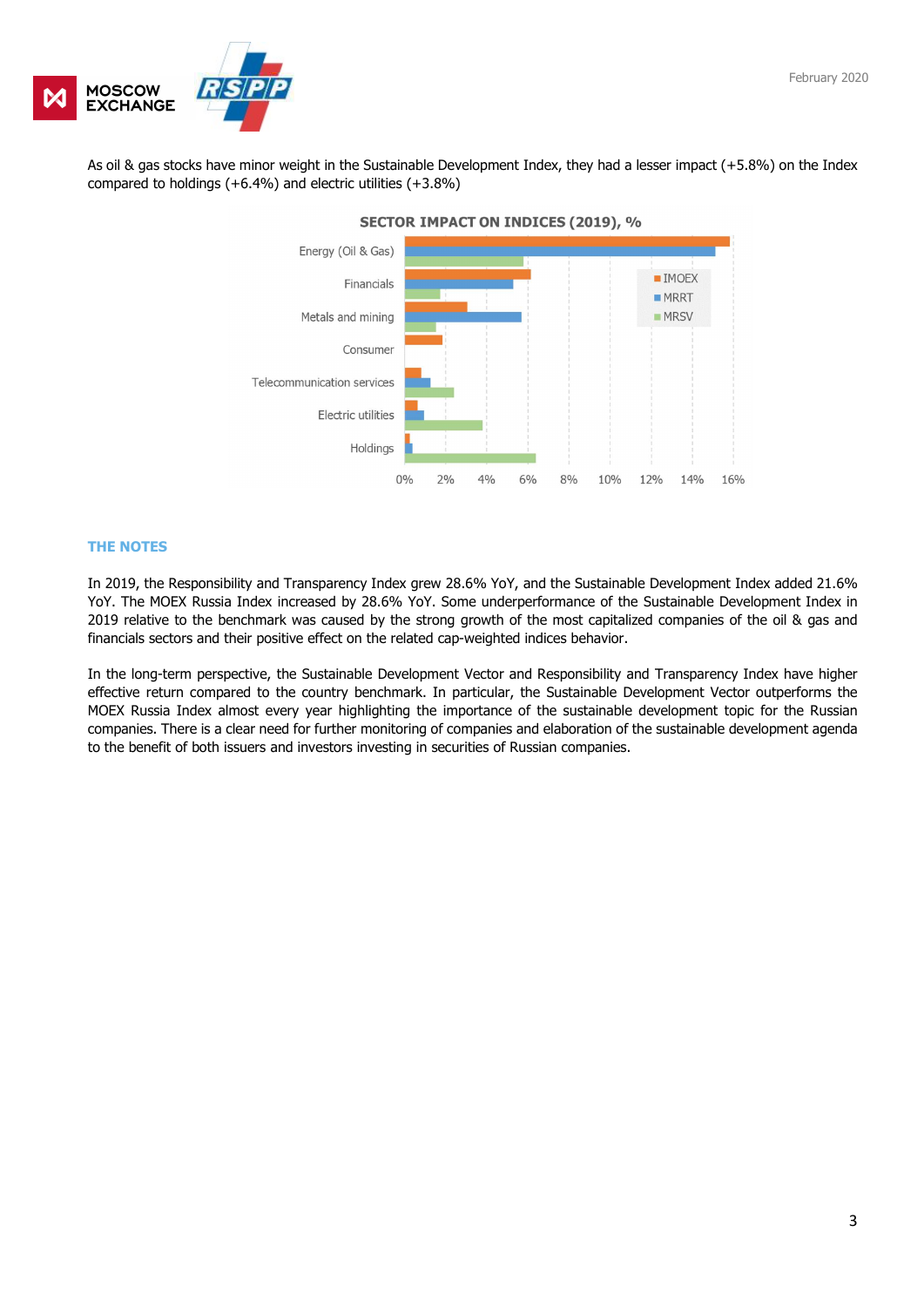

## EQUITY INDEX – RESPONSIBILITY AND TRANSPARENCY

Companies, which are leaders of the RSPP Responsibility and Transparency Index, disclose the most complete information on their efforts in sustainable development and corporate social responsibility. The table below includes a current base to compile an equity index under the selection criteria applied to the Responsibility and Transparency Index:

| #              | <b>Ticker</b> | <b>Name</b>                                             | <b>Total</b><br>capitalisation,<br>bln.rub. | Free-<br><b>Float</b> | <b>Weight as of</b><br>31.01.2020, % |
|----------------|---------------|---------------------------------------------------------|---------------------------------------------|-----------------------|--------------------------------------|
| 1              | <b>LKOH</b>   | PJSC "LUKOIL", Ordinary shares                          | 4 683 608                                   | 54%                   | 15.6%                                |
| $\overline{2}$ | <b>SBER</b>   | Sberbank, Ordinary shares                               | 5 444 228                                   | 48%                   | 15.0%                                |
| 3              | <b>GMKN</b>   | PJSC "MMC "NORILSK NICKEL", Ordinary shares             | 3 291 506                                   | 38%                   | 14.0%                                |
| 4              | GAZP          | PJSC "GAZPROM", Ordinary shares                         | 5 366 785                                   | 46%                   | 13.7%                                |
| 5              | <b>NVTK</b>   | JSC "NOVATEK", Ordinary shares                          | 3 508 755                                   | 21%                   | 8.3%                                 |
| 6              | <b>ROSN</b>   | Rosneft, Ordinary shares                                | 5 092 424                                   | 11%                   | 6.3%                                 |
| $\overline{7}$ | <b>TATN</b>   | PJSC "TATNEFT", Ordinary shares                         | 1 657 984                                   | 32%                   | 6.0%                                 |
| 8              | <b>MTSS</b>   | MTS PJSC, Ordinary shares                               | 652 272                                     | 45%                   | 3.3%                                 |
| 9              | <b>PLZL</b>   | PJSC Polyus, Ordinary shares                            | 1 043 713                                   | 21%                   | 2.5%                                 |
| 10             | <b>ALRS</b>   | PJSC "ALROSA", Ordinary shares                          | 590 670                                     | 34%                   | 2.3%                                 |
| 11             | <b>IRAO</b>   | PJSC "Inter RAO", Ordinary shares                       | 603 954                                     | 33%                   | 2.2%                                 |
| 12             | <b>NLMK</b>   | NLMK, Ordinary shares                                   | 827 065                                     | 19%                   | 1.8%                                 |
| 13             | <b>CHMF</b>   | PAO Severstal, Ordinary shares                          | 763 497                                     | 20%                   | 1.7%                                 |
| 14             | <b>RUAL</b>   | United Company RUSAL Plc, Shares of a foreign<br>issuer | 528 641                                     | 16%                   | 0.9%                                 |
| 15             | <b>TRNFP</b>  | Transneft, Preferred shares                             | 256 477                                     | 32%                   | 0.9%                                 |
| 16             | <b>MAGN</b>   | PJSC MMK, Ordinary shares                               | 501 839                                     | 16%                   | 0.9%                                 |
| 17             | <b>PHOR</b>   | PJSC "PhosAgro", Ordinary shares                        | 319 736                                     | 25%                   | 0.9%                                 |
| 18             | <b>RTKM</b>   | PJSC "Rostelecom", Ordinary shares                      | 226 593                                     | 32%                   | 0.8%                                 |
| 19             | <b>AFKS</b>   | Sistema PJSFC, Ordinary shares                          | 176 759                                     | 33%                   | 0.7%                                 |
| 20             | <b>HYDR</b>   | PJSC "RusHydro", Ordinary shares                        | 293 628                                     | 19%                   | 0.6%                                 |
| 21             | <b>FEES</b>   | "FGC UES", PJSC, Ordinary shares                        | 279 330                                     | 18%                   | 0.6%                                 |
| 22             | AFLT          | PJSC "Aeroflot", Ordinary shares                        | 119 280                                     | 41%                   | 0.5%                                 |
| 23             | <b>RSTI</b>   | PJSC "ROSSETI", Ordinary shares                         | 318 482                                     | 11%                   | 0.4%                                 |
| 24             | <b>TRMK</b>   | TMK, Ordinary shares                                    | 57 504                                      | 30%                   | 0.2%                                 |

The index is calculated in a similar way to classic indices, i.e. a component company's effect on the index is determined by its free float adjusted market capitalisation. Moscow Exchange uses the same approach to calculate the MOEX Russia Index, RTS Index, MOEX sectoral indices, etc.

The only difference is higher focus on quality of corporate reporting rather than technical parameters of the security (trading volume, capitalisation, etc.). In general, the Responsibility and Transparency Index tracks changes in the total market value of stocks of Russia's leading companies providing the most complete disclosure of their activities in the area of sustainable development and corporate social responsibility.

The following companies had been included in the RSPP's Responsibility and Transparency Index by the end of 2019, but were excluded from the pilot stock index, as they are not traded on Moscow Exchange or don't have a sufficient free-float: EuroChem, Metalloinvest, Russian Railways, Rosenergoatom, SIBUR Holdings, SUEK, Sakhalin Energy Investment Company Ltd, EVRAZ and United Metallurgical Company.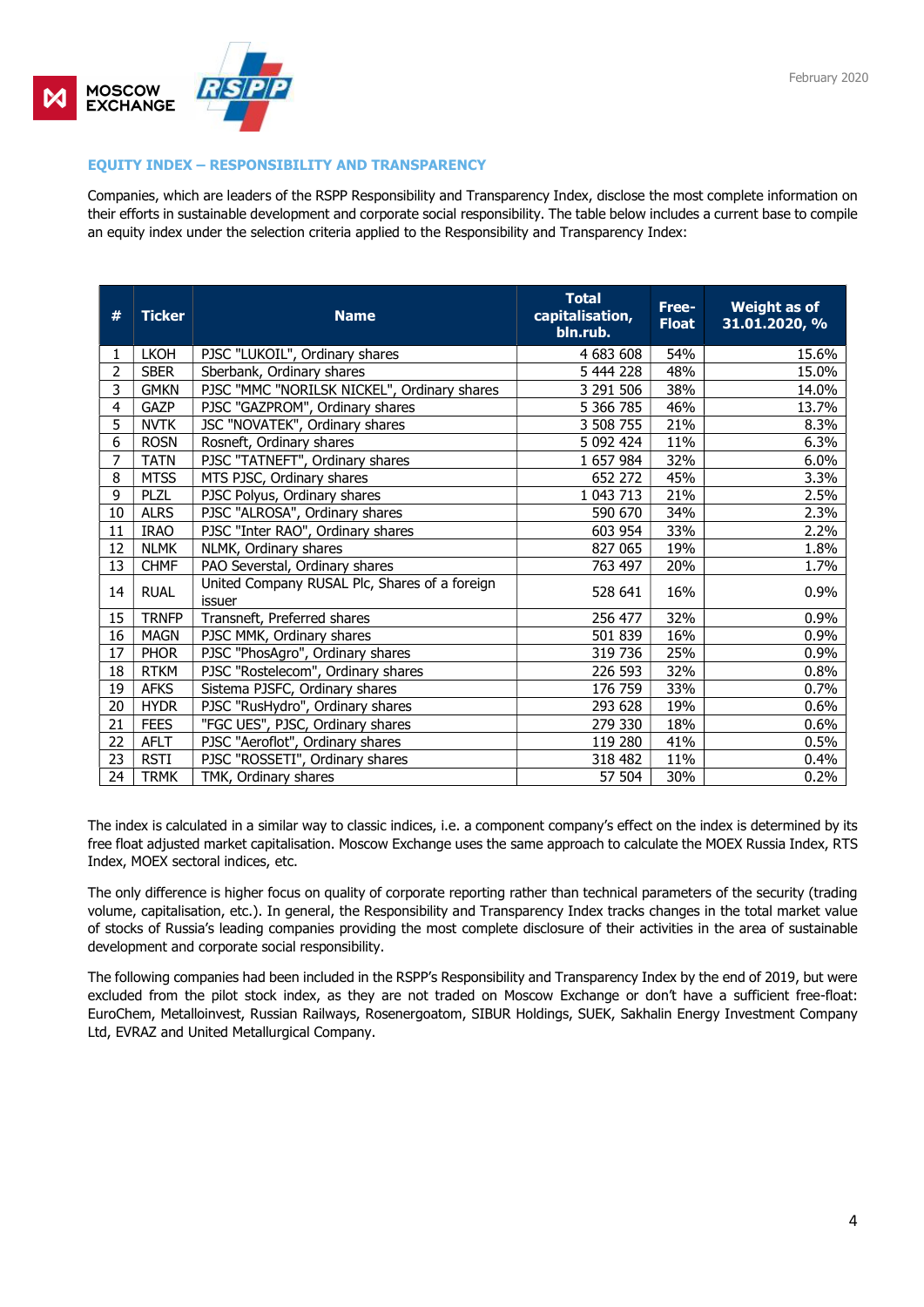

## EQUITY INDEX – SUSTAINABLE DEVELOPMENT VECTOR

The Sustainable Development Vector Index is a key indicator of sustainable development intended to catch signs of actual progress behind the company's sustainability and CSR reports. The term Sustainable Development Vector implies a focused result-oriented process and good definition of guidelines. On the other hand, we cannot deny that any business operates in changeable environment that requires the readiness of the CSR management system, i.e. the strategy and planning and control tools, to address new challenges.

The stock indices compiled based on the RSPP's Sustainable Development Vector Index have a component weighting principle different to that applied to the pilot stock index created through the RSPP's Responsibility and Transparency Index; i.e. the company's weight in each index is determined by its position. The greater weight will have companies with clearer and betterdefined plans and goals for CSR, demonstrating also good progress in achieving the goals. Therefore, the Sustainable Development Vector Index is designed to follow movements in stock prices for companies that are leaders in positive change in the area of sustainable development and corporate social responsibility.

| #  | <b>Ticker</b> | <b>Name</b>                                             | <b>Total</b><br>capitalisation,<br>bln.rub. | Free-<br><b>Float</b> | <b>Weight as of</b><br>31.01.2020, % |
|----|---------------|---------------------------------------------------------|---------------------------------------------|-----------------------|--------------------------------------|
|    | <b>AFKS</b>   | Sistema PJSFC, Ordinary shares                          | 176 759                                     | 33%                   | 4.6%                                 |
| 2  | <b>ALRS</b>   | PJSC "ALROSA", Ordinary shares                          | 590 670                                     | 34%                   | 5.2%                                 |
| 3  | <b>CHMF</b>   | PAO Severstal, Ordinary shares                          | 763 497                                     | 20%                   | 4.3%                                 |
| 4  | <b>FEES</b>   | "FGC UES", PJSC, Ordinary shares                        | 279 330                                     | 18%                   | 6.7%                                 |
| 5  | <b>GAZP</b>   | PJSC "GAZPROM", Ordinary shares                         | 5 366 785                                   | 46%                   | 3.4%                                 |
| 6  | <b>GMKN</b>   | PJSC "MMC "NORILSK NICKEL", Ordinary<br>shares          | 3 291 506                                   | 38%                   | 7.2%                                 |
| 7  | <b>IRAO</b>   | PJSC "Inter RAO", Ordinary shares                       | 603 954                                     | 33%                   | 7.1%                                 |
| 8  | <b>LKOH</b>   | PJSC "LUKOIL", Ordinary shares                          | 4 683 608                                   | 54%                   | 4.8%                                 |
| 9  | <b>MAGN</b>   | PJSC MMK, Ordinary shares                               | 501 839                                     | 16%                   | 4.5%                                 |
| 10 | <b>MTSS</b>   | MTS PJSC, Ordinary shares                               | 652 272                                     | 45%                   | 4.3%                                 |
| 11 | <b>NLMK</b>   | NLMK, Ordinary shares                                   | 827 065                                     | 19%                   | 5.0%                                 |
| 12 | <b>NVTK</b>   | JSC "NOVATEK", Ordinary shares                          | 3 508 755                                   | 21%                   | 3.3%                                 |
| 13 | <b>PHOR</b>   | PJSC "PhosAgro", Ordinary shares                        | 319 736                                     | 25%                   | 4.0%                                 |
| 14 | <b>PLZL</b>   | PJSC Polyus, Ordinary shares                            | 1 043 713                                   | 21%                   | 5.1%                                 |
| 15 | <b>ROSN</b>   | Rosneft, Ordinary shares                                | 5 092 424                                   | 11%                   | 4.2%                                 |
| 16 | <b>RSTI</b>   | PJSC "ROSSETI", Ordinary shares                         | 318 482                                     | 11%                   | 5.2%                                 |
| 17 | <b>RTKM</b>   | PJSC "Rostelecom", Ordinary shares                      | 226 593                                     | 32%                   | 5.0%                                 |
| 18 | <b>RUAL</b>   | United Company RUSAL Plc, Shares<br>of a foreign issuer | 528 641                                     | 16%                   | 4.5%                                 |
| 19 | <b>SBER</b>   | Sberbank, Ordinary shares                               | 5 444 228                                   | 48%                   | 4.0%                                 |
| 20 | <b>TATN</b>   | PJSC "TATNEFT", Ordinary shares                         | 1 657 984                                   | 32%                   | 3.9%                                 |
| 21 | <b>TRMK</b>   | TMK, Ordinary shares                                    | 57 504                                      | 30%                   | 3.7%                                 |

The following companies have not been included into the indices as they are not traded on Moscow Exchange, but they were covered by the RSPP's survey: EuroChem, Metalloinvest, Russian Railways, Rosenergoatom, SIBUR Holdings, SUEK, Sakhalin Energy Investment Company Ltd, EVRAZ and United Metallurgical Company.